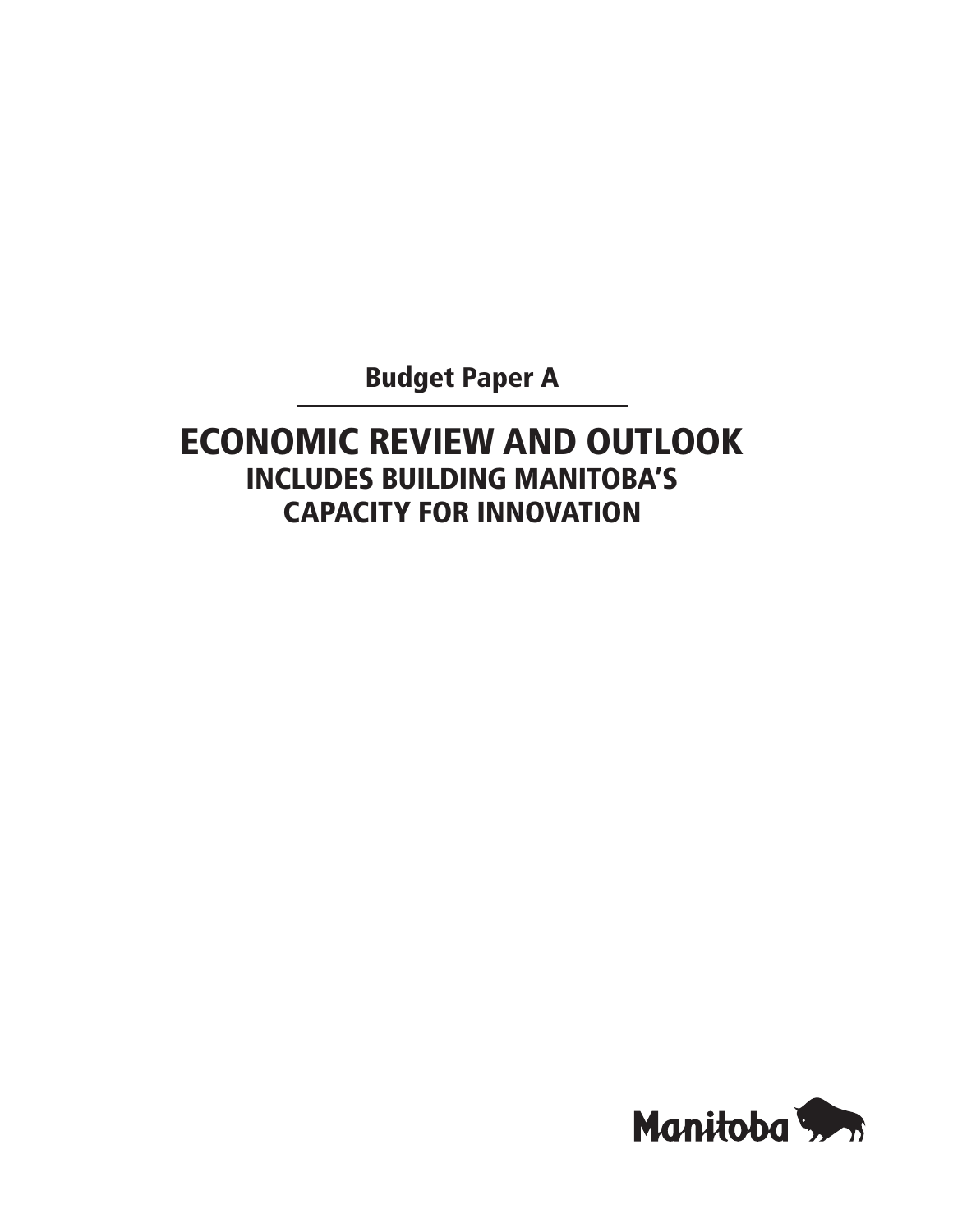# **ECONOMIC REVIEW AND OUTLOOK**

| <b>CONTENTS</b> |  |
|-----------------|--|
|                 |  |
|                 |  |
|                 |  |
|                 |  |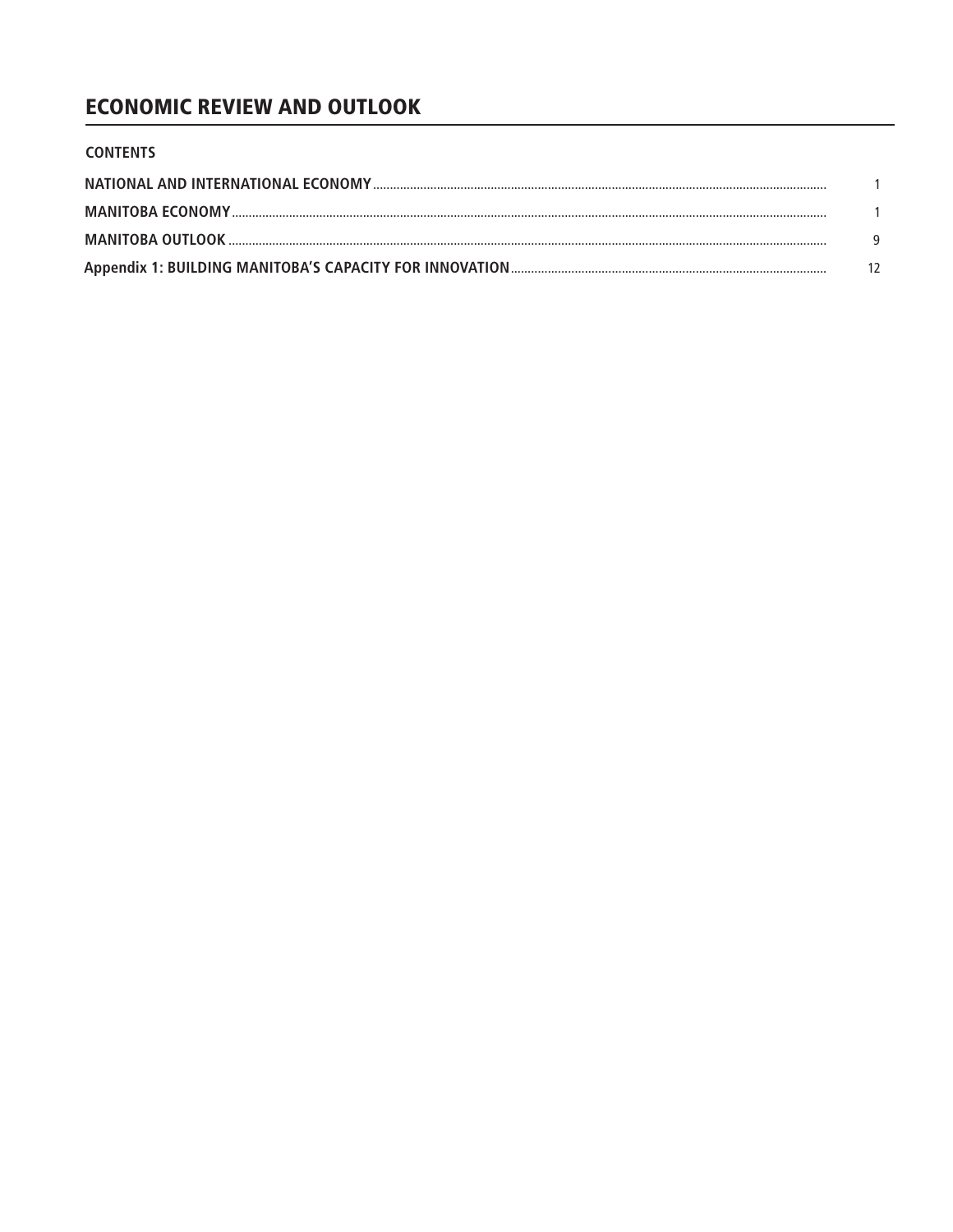### **NATIONAL AND INTERNATIONAL ECONOMY**

The global economy is recovering from the deepest downturn since the end of the Second World War. World economic output shrank 0.8% in 2009 with real GDP in advanced economies falling 3.2%. Growth in developing Asia slowed, but was well ahead of most other regions with a 6.5% gain.

Canada's economic downturn was most severe in the first half of 2009. Real GDP declined by an annualized rate of 7.0% and 3.5% in the first and second quarters of 2009, respectively. The economy recovered with two quarters of growth in the second half of the year, a 0.9% increase in the third quarter and, in the last quarter of 2009, 5.0% growth, the best quarterly performance since 2004. Overall, national output contracted 2.6% in 2009, the worst Canadian GDP performance since 1982. The 2.4% decline in U.S. GDP was the worst performance since 1946.

Nominal GDP in Canada declined 4.5% in 2009. Last year marked the first nominal GDP/GNP decline since 1933.

Few sectors of the Canadian economy were spared from the recession. Labour markets were severely affected as employment declined 1.6% and the unemployment rate jumped to 8.3% from 6.1% in 2008. Merchandise exports plummeted 26.7%. Manufacturing sales were down 17.3%, the third consecutive annual decline. Total capital investment fell 11.4% as private investment fell 17.6% and was only partially offset by a 13.4% increase in public capital spending. Housing starts dropped 29.4% to their lowest level since 1998, the biggest annual decline in housing starts since 1932.

Though Canada's economy experienced a recession, it was less affected by the international downturn than most advanced economies. This is due to a number of factors working in Canada's favour including: a well-functioning and solid financial system; accommodating monetary policy including historically low interest rates; significant fiscal stimulus from governments; and the strong federal and provincial government fiscal positions going into the recession.

The Bank of Canada now predicts that the Canadian economy will grow 2.9% in 2010 and 3.5% in 2011. This is in line with the private sector forecast consensus. Considerable risks remain for the national economy, Real GDP Growth Forecasts, 2009 to 2011



Source: International Monetary Fund

including the return of price inflation and higher interest rates, the sustained recovery of the U.S. economy – Canada's major export market – and future developments in the exchange rate. Currently, the Canadian dollar is near parity with the U.S. currency.

### **MANITOBA ECONOMY**

The Manitoba economy was relatively well positioned entering into a period of slower global economic growth. Since 2006, Manitoba's growth has been consistently above the national average. For 2009, most key economic indicators show Manitoba outperforming the national average. However, many sectors in the provincial economy were weaker in 2009 relative to previous years.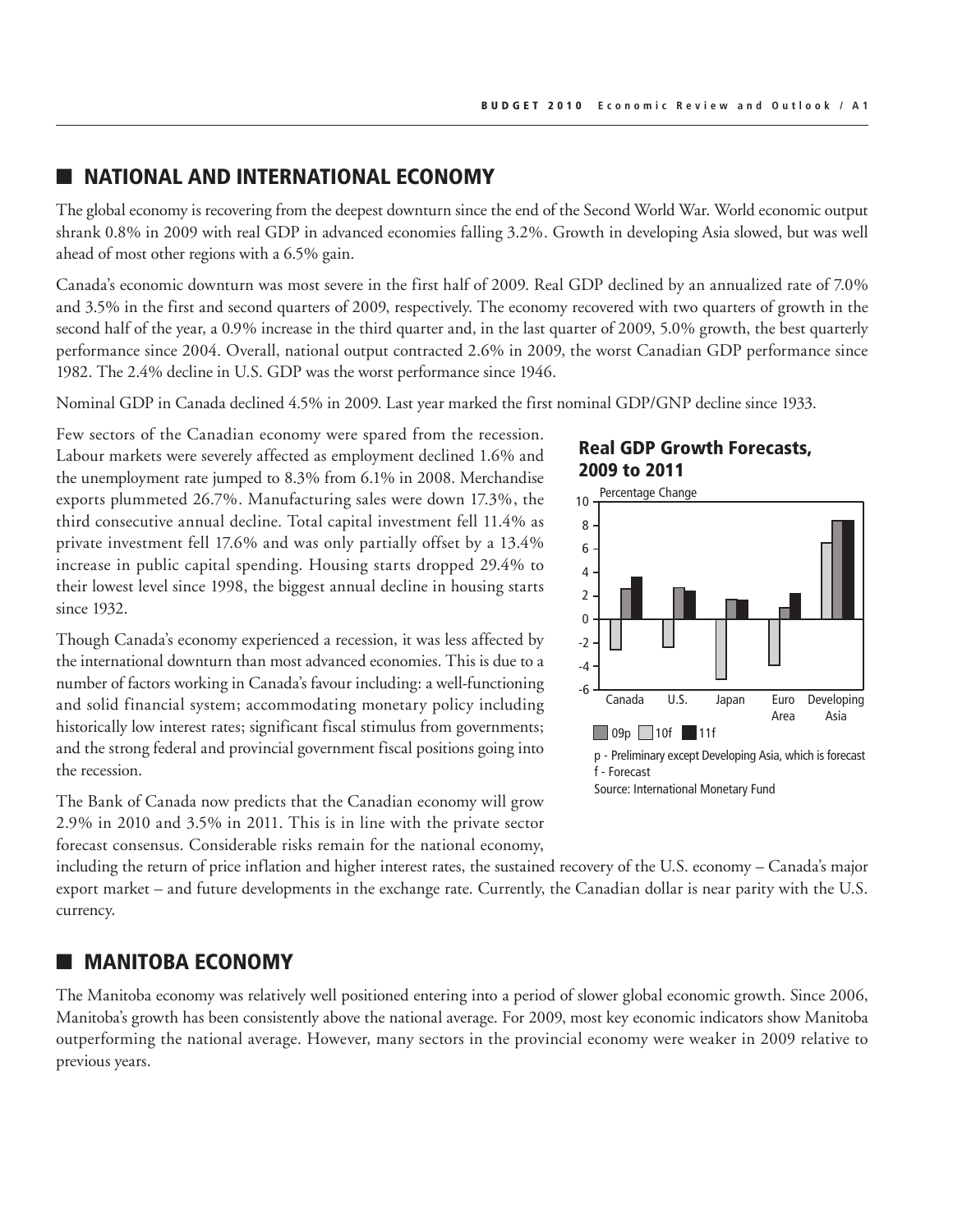

# Real Gross Domestic Product

#### Industrial Shares of Manitoba GDP, 2009p File: B\_MB\_1\_Real\_GDP\_10.ai P, ZUU9p



Preliminary estimates of real GDP from Manitoba Bureau of Statistics indicate that the Manitoba economy contracted 0.9% in 2009, the first decline since 1991. A sharp reduction in exports contributed to the slowdown in the economy while domestic demand, led by government investment expenditures, continued to expand at a modest pace. Manitoba households fared much better than their Canadian counterparts as personal expenditures expanded by 2.2% in 2009 compared to 0.2% nationally.

Nominal GDP fell 0.2% in 2009 as both corporation profits and investment income fell sharply – 18.4% and 9.9%, respectively. Income from farm operations declined 5.7% in 2009 after two years of solid growth.

Manitoba's industrial output was constrained by a 3.5% drop in goods production. Manufacturing, utilities and agriculture output fell, while construction and mining output increased. Value-added in services remained virtually unchanged in 2009 as a 0.5% reduction in commercial service output was balanced by a 1.3% expansion in non-commercial service output.

The global recession has led to a broad-based decline in both international and interprovincial demand in the province. Foreign exports from Manitoba fell 17.8% in 2009 as manufacturing sales fell 11.0% and the value of metal mining production fell 23.2%. Housing starts dropped below the 5,000 unit threshold for the first time in four years. Retail sales contracted 0.9%, although this was a smaller decline than the 3.0% contraction for Canada. CPI growth was minimal at 0.6%, slightly higher than the national increase of 0.3%.

Despite several major capital projects winding down, capital investment spending increased 4.0% last year, compared to 11.4% decline in Canada. Manitoba's labour market also fared better than most provinces since the onset of the global downturn, gaining 200 jobs last year and establishing a new record annual level of employment in 2009. Labour income in the province rose 1.8% in 2009, well above the 0.1% Canadian average growth. Manitoba's industrial aggregate average weekly earnings increased 2.8% in 2009, also ahead of Canada's increase of 1.6%.

Going into the recession, Manitoba consumers had relatively low debt loads compared to the rest of Canada, with among the lowest ratio of consumer debt relative to disposable income. With improving incomes, consumer confidence progressively increased through 2009.

Another source of strength for the province has been population growth. On an annual basis in October 2009, Manitoba's population increased by 17,085 persons, the fastest annual increase since 1971.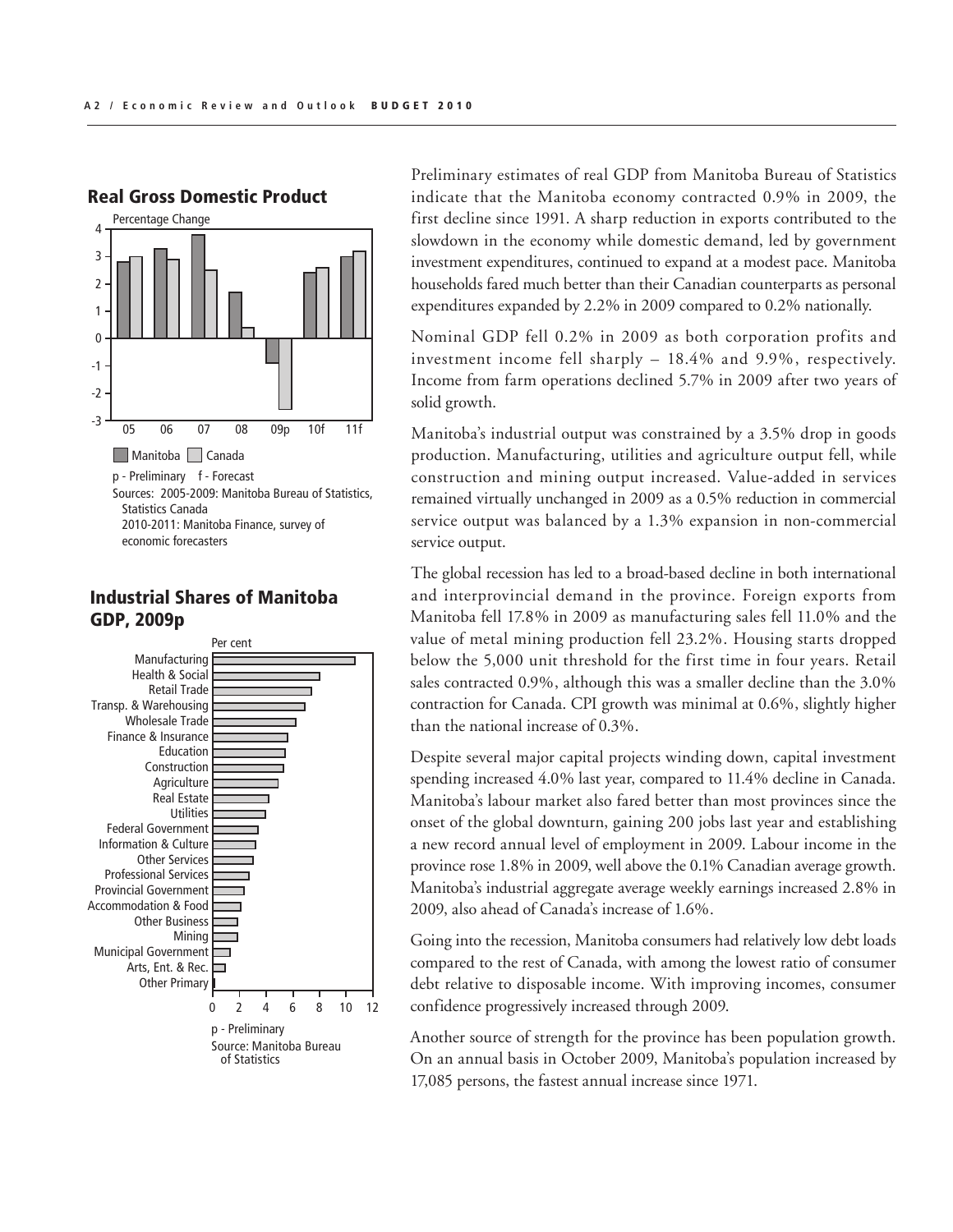Manitoba's economic growth rate is the most stable in Canada over the past decade. Several factors account for Manitoba's relative stability, including the diversity of the industrial base, the relatively large and broad-based service sector, and the diversified external trade portfolio, which reflects balanced exports both to interprovincial and international markets.

**Manufacturing** has a large economic footprint in Manitoba. It is the largest industry, accounting for 11% of GDP. Earnings in the sector are on average 13% higher than the industrial average.

For several years, the North American manufacturing sector has faced strong headwinds from offshore competition, increased transportation costs, rapid currency movements and skilled labour shortages. More recently, the global recession and tighter credit conditions have challenged manufacturers.

Despite these factors, Manitoba's manufacturing sector has performed relatively well. For nine consecutive years, Manitoba outperformed the national average in terms of annual sales performance. However, Manitoba's manufacturers were not immune to the global recession. Total manufacturing sales in 2009 contracted 11.0%. This was the third-smallest decline among provinces and better than the national contraction of 17.3%.

Most categories of manufacturing sales declined in 2009. Shipments of processed wood products and printed materials declined 23.6% and 24.8%, respectively. Weaker demand and lower nickel prices depressed primary metal sales 13.8% in 2008 and a further 29.8% in 2009. The downturn in primary metals sales followed exceptional growth in 2006 (55.7%) and 2007 (25.2%).

A few industries posted sales growth. An increase in farm equipment and implements sales through early 2009 helped lift machinery and equipment sales 1.2%. The province-wide growth in non-residential construction buoyed sales of electrical products 14.4% in 2009. Pharmaceutical sales increased 36.5%.

**Agriculture** is an important part of the Manitoba economy, accounting for 5% of GDP. It has significant linkages to other Manitoba industries, including food processing, retailing and agricultural equipment manufacturing.

Preliminary estimates of 2009 Manitoba farm cash receipts from Manitoba Bureau of Statistics show a 3.8% increase relative to 2008. Receipts for both crops and livestock increased last year, as did producer receipts from direct payments (insurance, other producer support programs, etc.). The growth in direct payments to producers reflects payments from the new Hog Farm Transition Program.

Strong price gains through 2007 and 2008 propelled crop sales to record highs. However, in the first three quarters of 2009, market prices fell 20.6%. As a result, despite a 9.8% increase in the volume of canola production, receipts fell by 8.7%. Wheat production volumes and receipts

#### Manufacturing Sales, 2009



Source: Statistics Canada

### Manitoba Agricultural Price Index

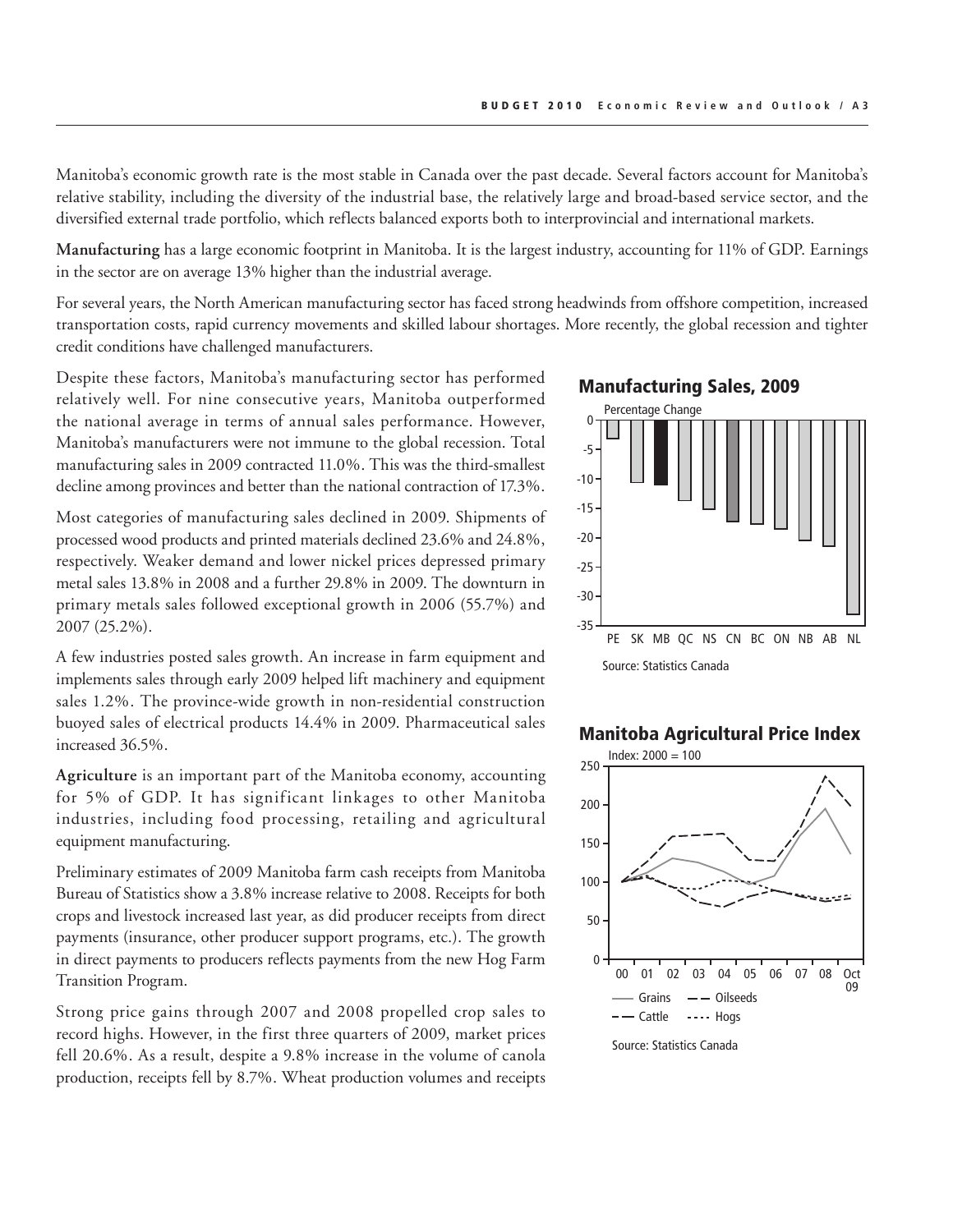fell 6.6% and 5.7%, respectively. MBS estimates that, for 2009, overall crop receipts were up 1.4% with weakness in wheat and canola offset by gains in other crops.

Livestock receipts rose 0.4%. After a 13.5% decline in hog receipts in 2008, sales in 2009 were up 9.4%. Cattle receipts were down 9.0%. Market conditions continue to be challenging, with a higher Canadian dollar, higher feed costs, and trade regulations in the U.S. market hurting export sales. Though the average hog price in 2009 was better than in 2008, prices fell sharply at the end of the year to reach two-year lows.

U.S. importers are reluctant to purchase Manitoba livestock without discounts due to production and administration requirements under country of origin labeling ("COOL") provisions. Exports of live cattle and hogs were down 35.0% in 2009. Manitoba producers have responded to these changes, reducing their herd sizes for both cattle and hogs.

Despite an 81.7% drop in U.S.-destined processed pork exports in 2009, significant gains in several other markets more than made up the difference, with particular strength in the Pacific Rim. Pork product exports increased 1.9%, with Japan being Manitoba's largest pork consumer.



Manitoba Mining Production

The **minerals** sector is Manitoba's second-largest primary industry, employing 5,400 people and offering among the highest wages. Manitoba is among Canada's most competitive jurisdictions for mining.

With the global recession, inventories of important base metals increased substantially in 2009. Prices fell more than 20% for nickel and copper in Canadian dollars and zinc prices fell 5.1% following a drastic decline in 2008. The total value of production for Manitoba's mining, decreased 21.7% in 2009.

The volume of nickel produced in the province in 2009 increased 1.3%, though depressed prices caused the total value of production to fall 25.8%. Similarly, copper volumes fell 5.0% while the total value of production declined 26.0%. Zinc production decreased 21.9%, leading to a 27.8% decline in value. However, gold prices increased to a record-high C\$1,106 in 2009 and Manitoba output rose 4.2%, contributing to a 22.6% increase in value. For petroleum, output volume increased 9.6%, but price declines compared to 2008 contributed to value of output falling 26.0%. Altogether, Manitoba's mineral industries value of production (including petroleum) declined 23.2% last year.

Exploration was down 48.4% in 2009 to \$78.5 million from the historically high 2008 level. Capital investment in mining fell 31.6% in 2009 to \$461.1 million, the first decline after four consecutive years of double-digit growth. Investment intentions indicate the mining sector will boost capital spending in 2010, with an increase of 3.8%.

Quality known deposits and improving market conditions are prompting companies to invest in large, new capital projects and reopen mines. HudBay Minerals' Lalor Lake gold and zinc project is expected to result in a \$450 million capital investment; in addition, a nickel deposit is being developed at Victory Nickel's Minago site. Mines that reopened include Crowflight's Bucko Lake nickel site and HudBay's Chisel North zinc mine near Snow Lake. Alexis Minerals' New Britannia gold mine, also near Snow Lake, is being studied for feasibility and expects to reopen in early 2011. mines. Frugday *Wine*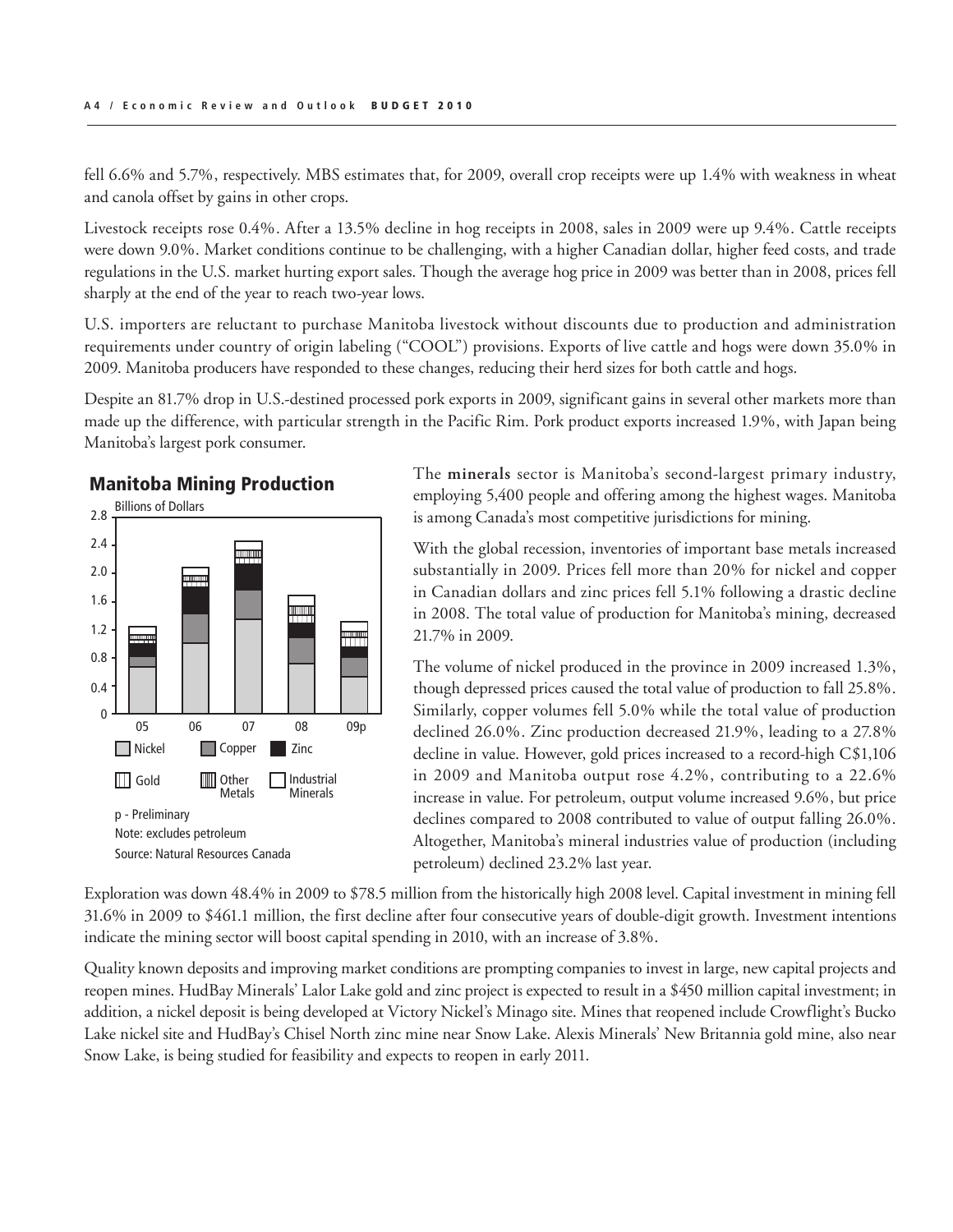HudBay announced that it will shut down its Flin Flon smelter by mid-2010 due to federal emissions targets that take effect in 2015. HudBay is building a filtration plant that will enable it to ship its copper offshore, if necessary, for refining and it expects to have new arrangements in place by the time the smelter shuts down. Approximately 85 jobs will be affected by the closure. HudBay will work with unions and government to ease the impact of the closure.

Manitoba **housing** starts fell sharply after two years of major construction activity not seen since the late 1980s. In 2009, Manitoba housing starts fell 24.6% to 4,174, slightly better than the 29.4% fall for Canada overall. Single-unit construction was down 17.6%, while multiples contracted 38.7% with the market absorbing extensive apartment completions from the previous three years. Similarly, the value of residential building permits issued fell 14.7%. New housing prices increased 2.5%, the fourth highest among provinces and the only increase among Western provinces.

Multiple Listing Service resale volumes slipped 3.5% in 2009. The dollar value of activity registered a modest 1.8% gain for the year overall. After six

### Manitoba Housing Starts



years of double-digit gains, the weighted average of prices for single-detached homes in Winnipeg increased 5.4%.

Strong economic fundamentals have contributed to Manitoba's mortgages-in-arrears rate being the lowest in Canada at 0.25%, among the smallest increases from 2008 and lower than the 0.41% national average. Despite higher prices, Manitoba housing affordability improved compared to a year earlier due to rising incomes. Manitoba housing remains more affordable than the Canadian average. According to the RBC Economics Research housing affordability index, Manitoba ranks favourably in most categories of home types, and has the most affordable homes in two out of four categories: condominiums and townhouses.

For 2010, Canada Mortgage and Housing Corporation forecasts a 10.2% increase in Manitoba housing starts, driven by a rebound in multiple starts, and a 4.3% gain in 2011. Average residential resale prices are projected to grow 4.8% in 2010 to \$211,000 and increase 3.8% in 2011 to \$219,000.

Manitoba consumers became more optimistic over the course of 2009. **Retail trade** in Manitoba decreased in the first part of 2009, but became stronger as the year progressed. For 2009 overall, retail sales fell 0.9%, a smaller decline than the 3.0% contraction for Canada. Gasoline sales fell 10.7% as average gas prices fell 17.9%. Food and beverage sales, the largest component of retail sales, increased 4.0%.

Manitoba's new car sales volumes fell 8.1%, better than the national decline of 11.2%. Retail sales of both new and used cars and recreational vehicles fell 6.8%.

Going into the recession, Manitoba consumers had relatively low debt levels compared to the rest of Canada. In 2008, when compared to disposable

Manitoba Retail Sales, Monthly Year-over-year Change, 2009

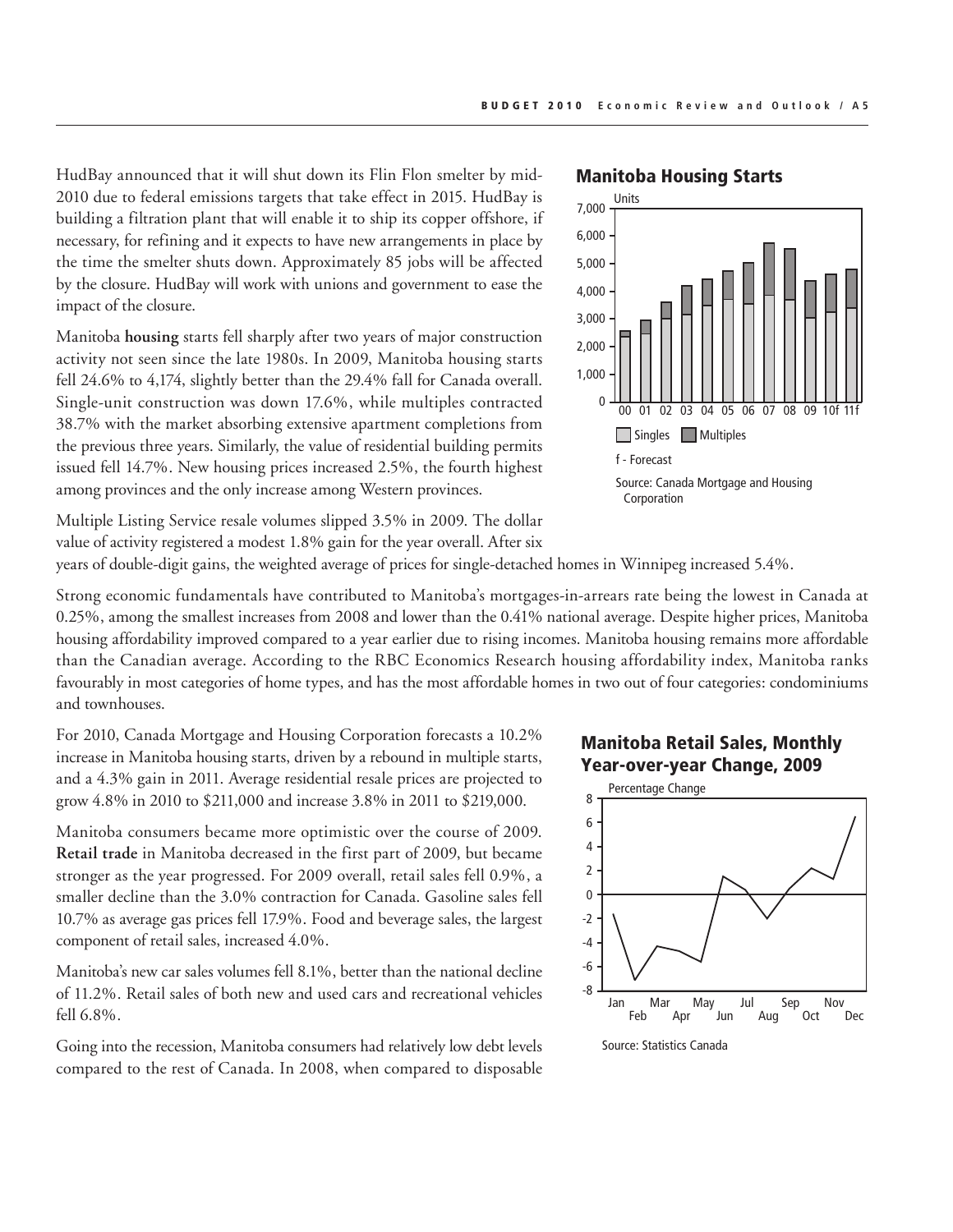

### Employment Index

### Unemployment Rate by Province, 2009



income, Manitoba consumer debt was among the lowest in Canada. Debt service payments for mortgage and non-mortgage interest were below the national average.

**Labour markets** around the world reacted dramatically to the global recession in 2008 and 2009. The rapid onset of the international recession caused significant employment losses in many advanced economies. Canadian employment fell 258,900 (1.5%) over 16 months while the U.K. declined 659,000 (2.2%) in 19 months and U.S. employment declined 8.4 million (6.1%) over 26 months. In 2009, Manitoba established a new record-high annual employment level.

Manitoba's labour market fared better than most provinces in 2009, being one of three provinces to avoid employment losses. Total employment in Manitoba posted a marginal increase of 200 jobs, third best among provinces. This was the seventeenth consecutive annual increase in Manitoba employment, the longest such growth streak among provinces.

Manitoba's 0.1% decline in part-time employment was not quite large enough to offset the 0.1% gain in full-time jobs. This is in sharp contrast with Canada, where part-time jobs rose 2.3% as full-time employment dropped 2.5%.

With the labour force expanding by 7,200 last year, the unemployment rate increased from 4.2% in 2008 to 5.2%. Relative to other provinces, Manitoba's unemployment rate improved from third lowest in 2008 to second lowest. The comparable national rate was 8.3%, up sharply from 6.1% in 2008.

The employment performances in the goods and services sectors were markedly different in 2009. The goods producing industries were particularly hard hit by weak national and international demand. Manufacturing employment fell 7,200, while agriculture lost 2,300. Construction employment was unchanged in 2009, after averaging 3,900 new jobs annually in the previous two years.

Supported by strong population growth, Manitoba's service sector employment, which accounts for 77% of total employment, expanded by 8,400 in 2009. In absolute terms, employment growth was strongest in transportation and warehousing (3,600) and education (1,900).

The labour market outlook for Manitoba, as in other regions, suggests a modest expansion in 2010 followed by stronger growth in 2011. Manitoba's employment is expected to grow 0.8% in 2010 and 1.7% in 2011. This is generally in line with the national outlook. Manitoba's unemployment rate is expected to increase to 5.7% in 2010 but decline to 5.3% in 2011.  $\frac{1}{2}$  March 2011, *March 2010* 

Capital investment in Manitoba increased 4.0% in 2009, the eighteenth consecutive annual increase. This increase was second strongest among provinces last year and the fourth consecutive year that investment in the province outpaced the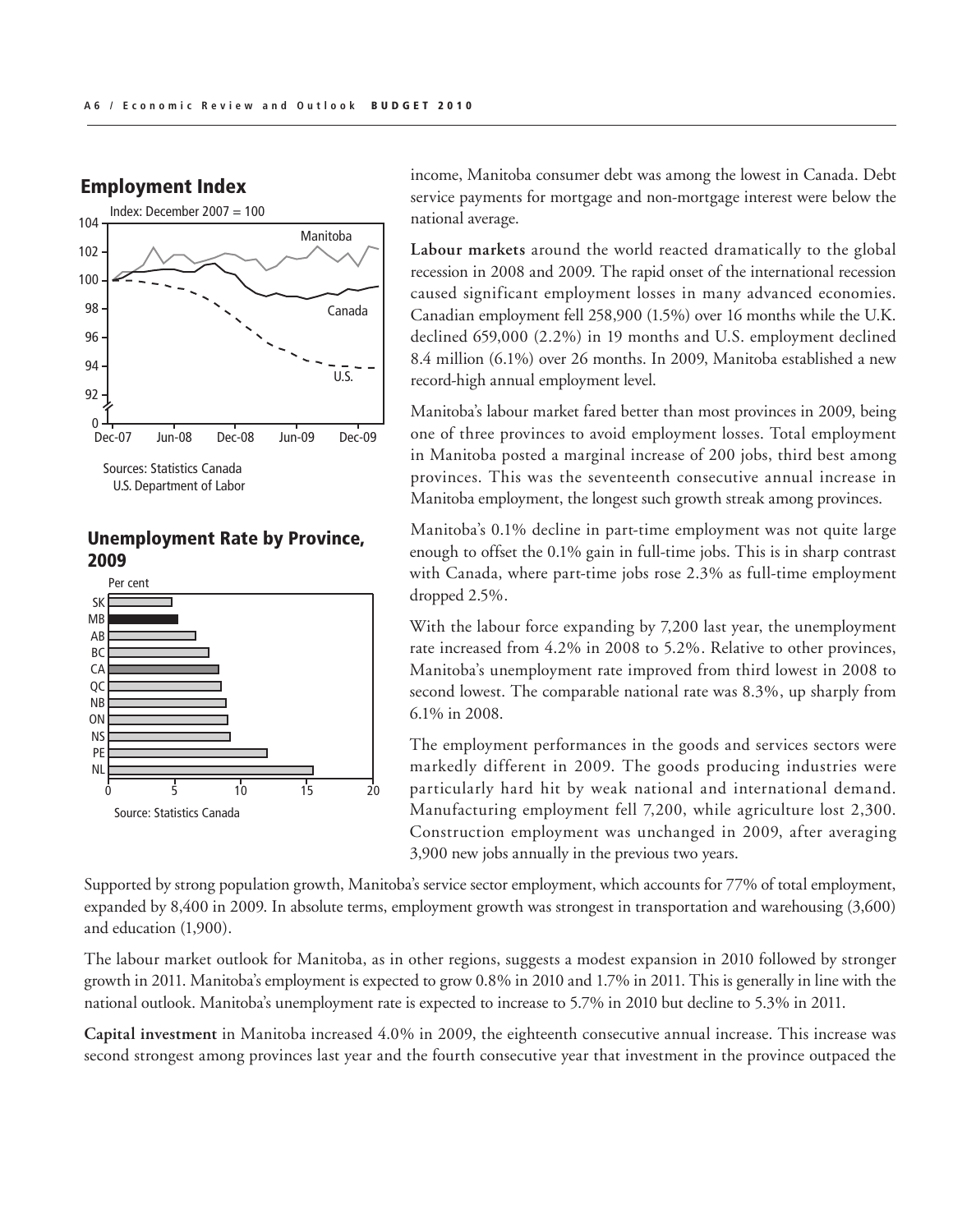national average. Private capital investment declined 8.7%, considerably better than the estimated national decrease of 17.6%. Public investment rose 36.1% compared to a national increase of 13.4%.

Manitoba has outperformed Canada in private capital investment growth for the past four consecutive years. Since 2005, the level of private capital investment in Manitoba has increased by 28.5%, second highest in Canada and well above the national growth in private investment of 2.0% over the same period.

In 2010, Statistics Canada's Survey of Private and Public Investment Intentions shows that Manitoba's capital investment will slip 1.1% as national investment increases 4.4%. Private investment is expected to decline 7.8%, while public investment is projected to increase 10.3%.

A number of **major capital projects** are under way in the province, while others are expected to be initiated this year: HudBay Minerals is undertaking Phase 1 of the Lalor zinc-gold project near Snow Lake, the first part of a planned \$450 million capital investment; Magellan Aerospace plans to invest up to \$120 million in its Winnipeg Bristol Aerospace plant to facilitate work on the Joint Strike Fighter program; infrastructure work is beginning on the first phase of a shopping complex that will anchor the IKEA development in south west Winnipeg, a \$400 million investment; Nisichawayasihk Cree Nation and Manitoba Hydro continue to develop the \$1.6 billion Wuskwatim hydro-electric generating project, planned for completion in 2011; construction of the Canadian Museum for Human Rights is proceeding, with completion expected in 2012 at a projected cost of \$265 million; work continues on the main terminal building, part of the \$585 million capital investment by the Winnipeg Airports Authority, with completion expected in 2010.

Manitoba's diverse economic base was a partial buffer to the shock of the global recession, though **foreign exports** fell 17.8% in 2009. Despite the drop, Manitoba performed relatively well, ranking second best among provinces as Canada's exports declined 26.7%. Lower exposure to U.S. markets played a role, as Manitoba exporters sent 68% of their goods to the U.S. last year compared to 75% for Canada overall. Manitoba exports destined for the U.S. were down 19.0%. While declines were widespread, the single largest factor for lower exports was lower primary metals exports.

Exports to non-U.S. markets fell 15.2% in 2009, with the top five destinations being China, Japan, Mexico, Hong Kong and Australia. Chinese exports were up 4.0%, though Hong Kong exports were down 29.8%, and Australian exports gained 52.4%. Japanese and Mexican exports fell, 23.5% and 18.0% respectively.

The largest three export commodity categories, all primary goods, declined in 2009 with softer prices and less global demand after significant increases in the previous years: metals fell 43.2%, wheat decreased 12.4%, and oilseeds were down 13.6%.  $\mathbb{R}^{n \times n \times n}$ 

### Public and Private Capital Investment





### Manitoba Foreign Merchandise Exports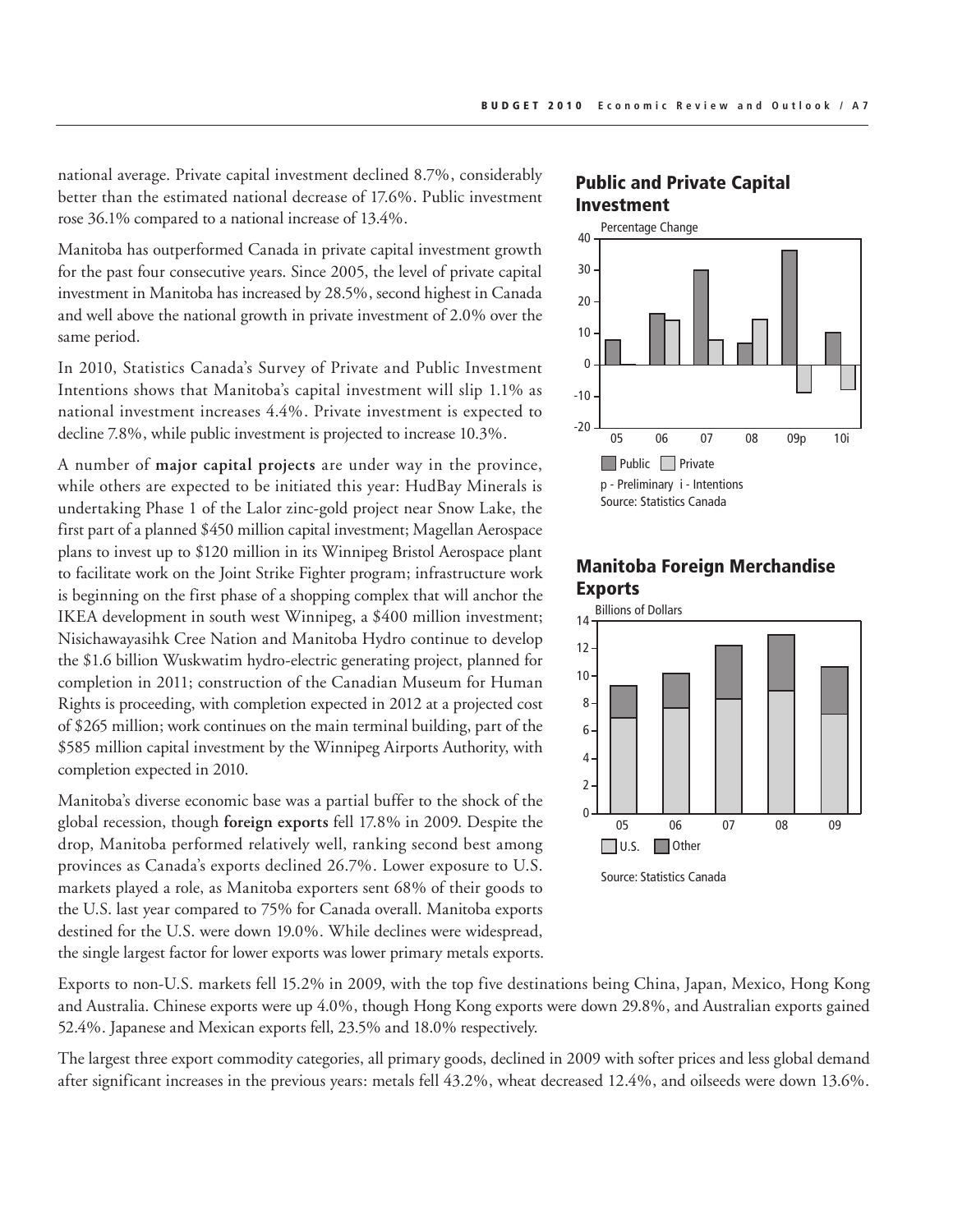

Manitoba Population

However, several important manufacturing industries expanded exports, including aerospace (20.4%), frozen food (10.0%), agricultural machinery (9.1%), motor vehicle bodies, primarily buses (5.4%) and animal processing  $(3.6\%)$ .

Manitoba's **population** in 2009 was estimated at 1,221,964 persons, fifth largest among provinces, based on the "official" July 1 population count. Population increased by 15,864 relative to 2008 or 1.3%. This is the first year that Manitoba's population growth rate exceeded the national since 1985. Net interprovincial migration fell to its lowest level since 1985.

For the third quarter of 2009, population continued to grow, increasing by 17,085 from the previous year, to 1,226,196 persons.

The trend in Manitoba's population growth has been extremely positive. Over the last five years, population increased on average by 10,300 persons annually, up from 6,200 persons in the previous five years.

Recent Manitoba population increases have been due, in large part, to the

success of the Provincial Nominee Program. This program helps identify skilled workers and business persons for possible immigration. Since the program's inception in 1998, annual immigration to Manitoba has increased from about 3,000 persons to over 13,000 persons annually.

The outlook for population remains encouraging. Manitoba Finance's survey of forecasters shows that population is projected to increase 1.0% in 2010 and 0.9% in 2011. Both of these increases are above the recent five-year average of 0.8%. rease i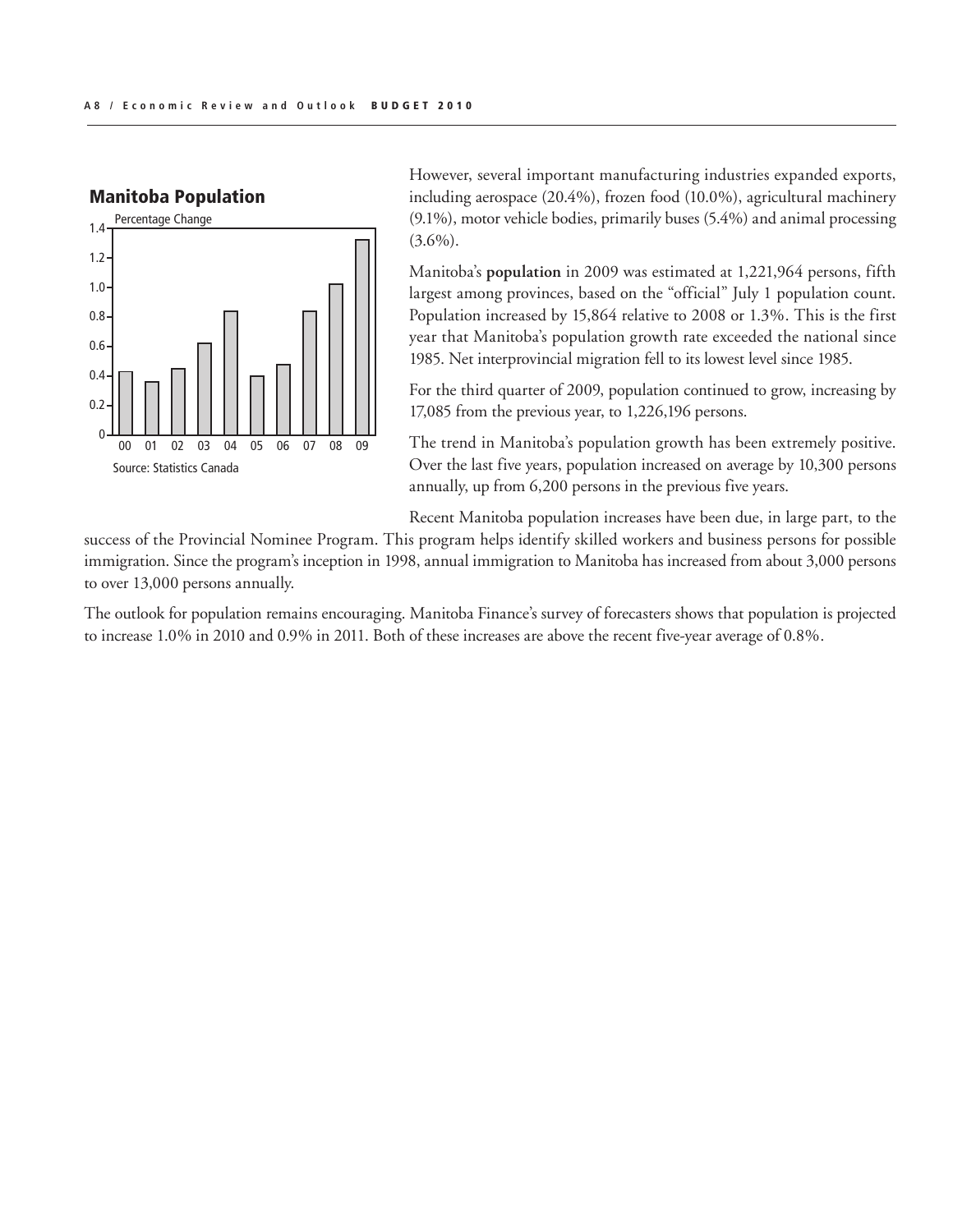### **NANITOBA OUTLOOK**

The gradual strengthening of the international economy will boost Manitoba output in 2010 and 2011. Manitoba Finance's survey of independent forecasts indicates real GDP will grow 2.5% this year and 3.0% in 2011.

Based on the survey of economic forecasters for 2010 and 2011, Manitoba's economy is expected to outperform Canada's in the recession-recovery period. Manitoba's real GDP increase between 2008 and 2011 is forecast to be 4.6%, above the projected national real growth of 3.4%.

While employment growth will improve in 2010, the unemployment rate will increase to 5.7%. In 2011, stronger employment growth will help bring down the unemployment rate to 5.3%, equal to the 2009 average level. Consumer price inflation is projected to remain modest. The rate of population growth will be lower in the next two years relative to 2009, but will remain above the recent annual average.

| 2009       | 2010f | 2011f |  |
|------------|-------|-------|--|
|            |       |       |  |
| (% change) |       |       |  |
|            |       |       |  |
| $-0.9$     | 2.5   | 3.0   |  |
| $-0.2$     | 4.0   | 4.6   |  |
| 0.0        | 0.8   | 1.7   |  |
| 5.2        | 5.7   | 5.3   |  |
| 0.6        | 1.5   | 1.9   |  |
| 1.3        | 1.0   | 0.9   |  |
|            |       |       |  |
|            |       |       |  |
|            |       |       |  |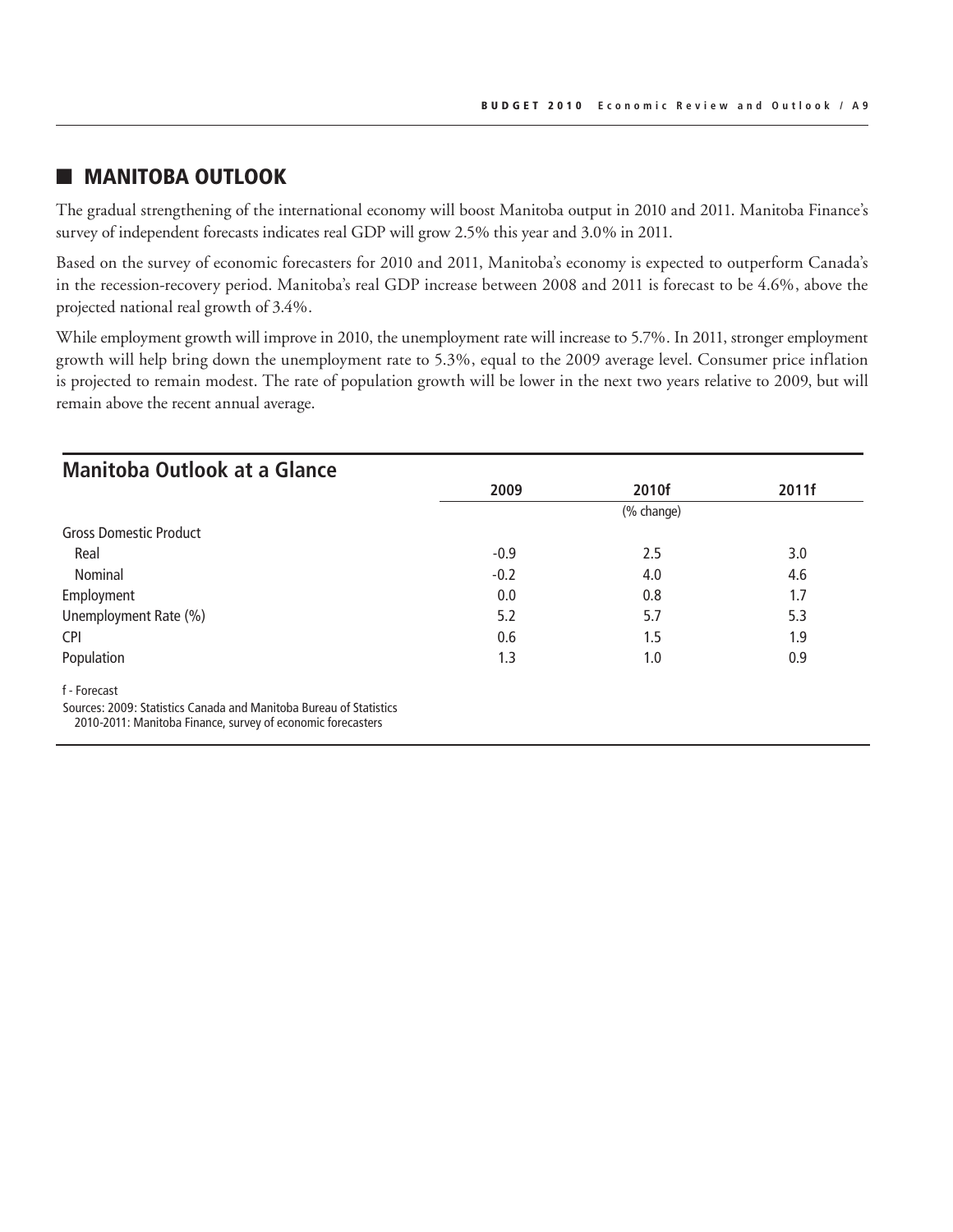# Manitoba Economic Statistics, 2005 to 2009

|                                 | 2005   | 2006                       | 2007   | 2008   | 2009   |
|---------------------------------|--------|----------------------------|--------|--------|--------|
|                                 |        | <b>Millions of Dollars</b> |        |        |        |
| <b>POPULATION</b>               |        |                            |        |        |        |
| July 1 (000's)                  | 1,178  | 1,184                      | 1,194  | 1,206  | 1,222  |
| <b>GROSS DOMESTIC PRODUCT1</b>  |        |                            |        |        |        |
| Nominal                         | 41,512 | 44,957                     | 48,727 | 50,324 | 50,200 |
| Real (\$2002)                   | 38,603 | 39,880                     | 41,394 | 42,079 | 41,685 |
| <b>SECTORS</b>                  |        |                            |        |        |        |
| Farm Cash Receipts <sup>1</sup> | 3,801  | 3,677                      | 4,339  | 4,766  | 4,948  |
| Crops                           | 1,293  | 1,271                      | 2,199  | 2,743  | 2,781  |
| Livestock                       | 1,809  | 1,780                      | 1,727  | 1,673  | 1,679  |
| <b>Direct Payments</b>          | 699    | 626                        | 413    | 350    | 488    |
| <b>Manufacturing Shipments</b>  | 13,688 | 14,862                     | 16,168 | 16,378 | 14,581 |
| Mining                          | 1,576  | 2,616                      | 3,070  | 2,528  | 1,943  |
| <b>Electric Power Sales</b>     | 1,797  | 1,697                      | 1,667  | 1,737  | 1,560  |
| Housing Starts (no. of units)   | 4,731  | 5,028                      | 5,738  | 5,537  | 4,174  |
| <b>Retail Trade</b>             | 12,381 | 12,870                     | 14,008 | 15,017 | 14,882 |
| New Car Sales (no. of units)    | 46,500 | 45,924                     | 47,099 | 48,029 | 44,119 |
| <b>FOREIGN EXPORTS</b>          |        |                            |        |        |        |
| <b>Total Exports</b>            | 9,301  | 10,195                     | 12,196 | 12,973 | 10,665 |
| U.S.                            | 6,973  | 7,671                      | 8,348  | 8,906  | 7,214  |
| <b>LABOUR MARKET</b>            |        |                            |        |        |        |
| Labour Force (000's)            | 609.4  | 613.5                      | 623.9  | 633.0  | 640.2  |
| Employment (000's)              | 580.3  | 587.0                      | 596.5  | 606.7  | 606.9  |
| Participation Rate (%)          | 68.6   | 68.8                       | 69.4   | 69.6   | 69.4   |
| Unemployment Rate (%)           | 4.8    | 4.3                        | 4.4    | 4.2    | 5.2    |
| Average Weekly Earnings (\$)    | 671.11 | 690.55                     | 731.21 | 750.82 | 771.77 |
| <b>INVESTMENT</b>               |        |                            |        |        |        |
| Total                           | 6,836  | 7,837                      | 8,903  | 10,008 | 10,410 |
| Private                         | 5,091  | 5,811                      | 6,267  | 7,166  | 6,542  |
| Public                          | 1,745  | 2,027                      | 2,635  | 2,842  | 3,867  |
| Non-residential                 | 5,201  | 6,042                      | 6,803  | 7,698  | 8,080  |
| Housing                         | 1,635  | 1,796                      | 2,099  | 2,310  | 2,330  |
| <b>CONSUMER PRICE INDEX</b>     |        |                            |        |        |        |
| $(hdex, 2002 = 100)$            | 106.6  | 108.7                      | 110.9  | 113.4  | 114.1  |
| <b>BANKRUPTCIES</b>             |        |                            |        |        |        |
| <b>Business</b>                 | 149    | 160                        | 102    | 103    | 65     |
| Farm                            | 26     | 36                         | 14     | 22     | 14     |
| Personal                        | 2,507  | 2,254                      | 2,041  | 2,025  | 2,443  |

<sup>1</sup> 2009 are preliminary estimates by Manitoba Bureau of Statistics Sources: Statistics Canada and Manitoba Bureau of Statistics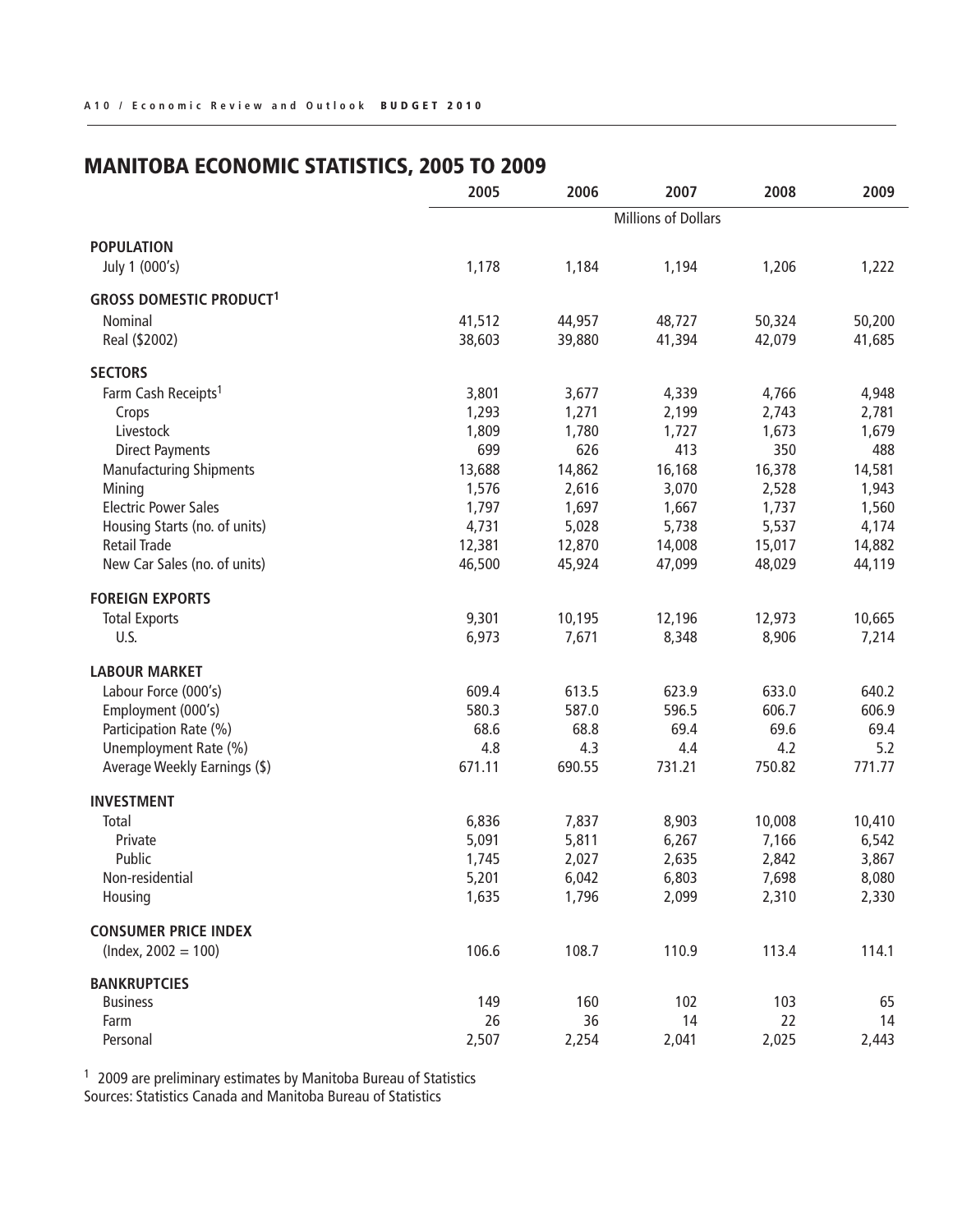| 2005                     | 2006    | 2007                     | 2008    | 2009    |                                 |
|--------------------------|---------|--------------------------|---------|---------|---------------------------------|
|                          |         | Annual Percentage Change |         |         |                                 |
|                          |         |                          |         |         | <b>POPULATION</b>               |
| 0.4                      | 0.5     | 0.8                      | 1.0     | 1.3     | July 1 (000's)                  |
|                          |         |                          |         |         | <b>GROSS DOMESTIC PRODUCT1</b>  |
| 5.1                      | 8.3     | 8.4                      | 3.3     | $-0.2$  | Nominal                         |
| 2.8                      | 3.3     | 3.8                      | 1.7     | $-0.9$  | Real (\$2002)                   |
|                          |         |                          |         |         | <b>SECTORS</b>                  |
| $-1.5$                   | $-3.3$  | 18.0                     | 9.8     | 3.8     | Farm Cash Receipts <sup>1</sup> |
| $-28.6$                  | $-1.7$  | 73.0                     | 24.7    | 1.4     | Crops                           |
| 12.0                     | $-1.6$  | $-2.9$                   | $-3.2$  | 0.4     | Livestock                       |
| 62.4                     | $-10.4$ | $-34.1$                  | $-15.1$ | 39.3    | <b>Direct Payments</b>          |
| 3.2                      | 8.6     | 8.8                      | 1.3     | $-11.0$ | <b>Manufacturing Shipments</b>  |
| 12.1                     | 66.0    | 17.3                     | $-17.7$ | $-23.2$ | Mining                          |
| 25.2                     | $-5.5$  | $-1.8$                   | 4.2     | $-10.2$ | <b>Electric Power Sales</b>     |
| 6.6                      | 6.3     | 14.1                     | $-3.5$  | $-24.6$ | Housing Starts (no. of units)   |
| 5.9                      | 3.9     | 8.8                      | 7.2     | $-0.9$  | <b>Retail Trade</b>             |
| 2.6                      | $-1.2$  | 2.6                      | 2.0     | $-8.1$  | New Car Sales (no. of units)    |
|                          |         |                          |         |         | <b>FOREIGN EXPORTS</b>          |
| 0.0                      | 9.6     | 19.6                     | 6.4     | $-17.8$ | <b>Total Exports</b>            |
| 1.7                      | 10.0    | 8.8                      | 6.7     | $-19.0$ | U.S.                            |
|                          |         |                          |         |         | <b>LABOUR MARKET</b>            |
| 0.1                      | 0.7     | 1.7                      | 1.5     | 1.1     | Labour Force (000's)            |
| 0.6                      | 1.2     | 1.6                      | 1.7     | 0.0     | Employment (000's)              |
| $\overline{\phantom{a}}$ |         |                          | ÷,      |         | Participation Rate (%)          |
| $\blacksquare$           |         |                          |         |         | Unemployment Rate (%)           |
| 4.6                      | 2.9     | 5.9                      | 2.7     | 2.8     | Average Weekly Earnings (\$)    |
|                          |         |                          |         |         | <b>INVESTMENT</b>               |
| 2.0                      | 14.6    | 13.6                     | 12.4    | 4.0     | Total                           |
| 0.2                      | 14.1    | 7.9                      | 14.3    | $-8.7$  | Private                         |
| 7.9                      | 16.2    | 30.0                     | 7.8     | 36.1    | Public                          |
| 0.4                      | 16.2    | 12.6                     | 13.2    | 5.0     | Non-residential                 |
| 7.8                      | 9.8     | 16.9                     | 10.0    | 0.9     | Housing                         |
|                          |         |                          |         |         | <b>CONSUMER PRICE INDEX</b>     |
| 2.7                      | 2.0     | 2.0                      | 2.3     | 0.6     | $(hdev, 2002 = 100)$            |
|                          |         |                          |         |         | <b>BANKRUPTCIES</b>             |
| $-16.3$                  | 7.4     | $-36.3$                  | 1.0     | $-36.9$ | <b>Business</b>                 |
| $-3.7$                   | 38.5    | $-61.1$                  | 57.1    | $-36.4$ | Farm                            |
| 7.2                      | $-10.1$ | $-9.4$                   | $-0.8$  | 20.6    | Personal                        |
|                          |         |                          |         |         |                                 |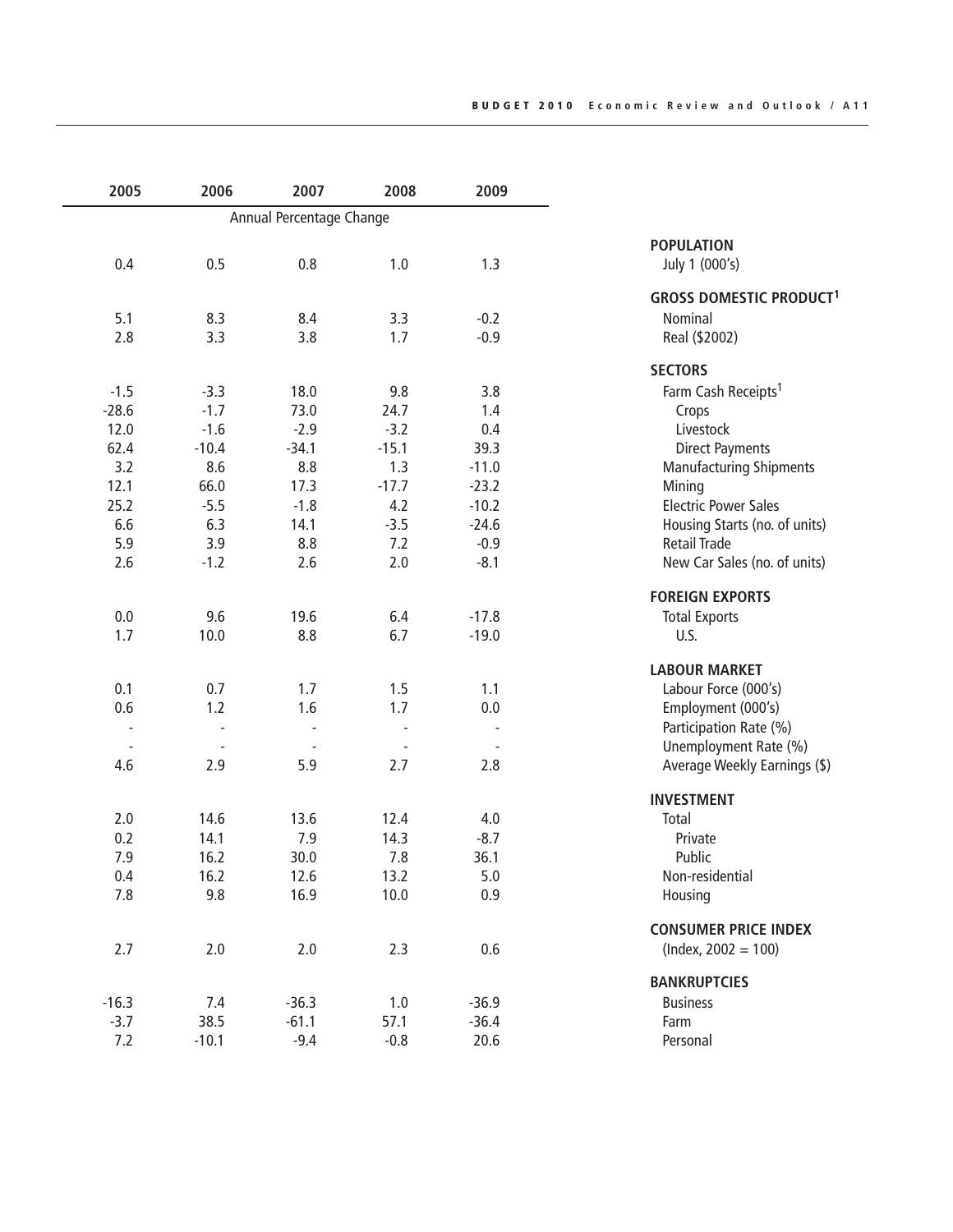## $\blacksquare$  Appendix 1: Building Manitoba's Capacity for Innovation

Manitoba's *Action Strategy for Economic Growth*, developed with input from the **Premier's Economic Advisory Council**, emphasizes the importance of investments in research and innovation. The *Manitoba Innovation Framework* identifies key actions to enhance the innovative capacity of the economy and to foster an environment favourable for sustainable economic growth, job creation and quality of life for Manitobans.

Manitoba's efforts continue to show positive results. Productivity in Manitoba has grown at an impressive rate over the past several years. According to the latest data from Statistics Canada, Manitoba is a leader in real business labour productivity growth, with an increase of 9.5% over the five years to 2008. This represents average annual growth of 1.8%, second best

**"Innovation is the specific instrument of entrepreneurship... the act that endows resources with a new capacity to create wealth."**

**– Peter Drucker, Management Expert** *Innovation and Entrepreneurship, 1985*

among provinces and well above the national average increase of 0.6% per year.

Manitoba is proud of its already thriving innovation and technology sector. The province is home to many leading-edge innovation businesses in key sectors such as advanced manufacturing, information and communications technology, new media, life sciences and biotechnology, and others.

In the current economic environment, it is important to continue to focus on and invest in Manitoba's innovation system. This will help business to remain globally competitive and provide opportunities for growth in tomorrow's economy. Innovation is also critical to support ongoing

productivity growth and raising the standard of living of Manitobans. To ensure growth we must continue to build our capacity for innovation.

Strategic investments in education and skills, research and innovation, and a competitive business environment will enable Manitoba to cultivate the research and entrepreneurial talent needed to create knowledge and turn it into social and economic prosperity.

### Recent Efforts to Build Manitoba's Capacity for Innovation

### **I. Education and Skills**

Manitoba's *Action Strategy for Economic Growth* begins with a comprehensive education and skills development plan to ensure Manitobans have the knowledge and skills needed in an increasingly competitive economy. Manitoba has focussed attention

**"Innovation is the key while skilled labor is the bottleneck. …skilled labor, in particular those with specific, specialized skills…are essential for unlocking innovative capabilities, creating new products and services, and reaching new consumers on a global scale."**

**– The Conference Board of Canada**

on developing knowledge and skills by: making education and training more accessible; attracting and retaining skilled people; investing in college and university programs and infrastructure; and expanding the training and apprenticeship system.

Highlights of recent accomplishments:

• Under the *Canada-Manitoba Knowledge Infrastructure Program (KIP) Agreement*, delivery of advanced knowledge and skills training in Manitoba is being strengthened by supporting deferred maintenance, renovation, new construction and research and development improvements at post-secondary institutions.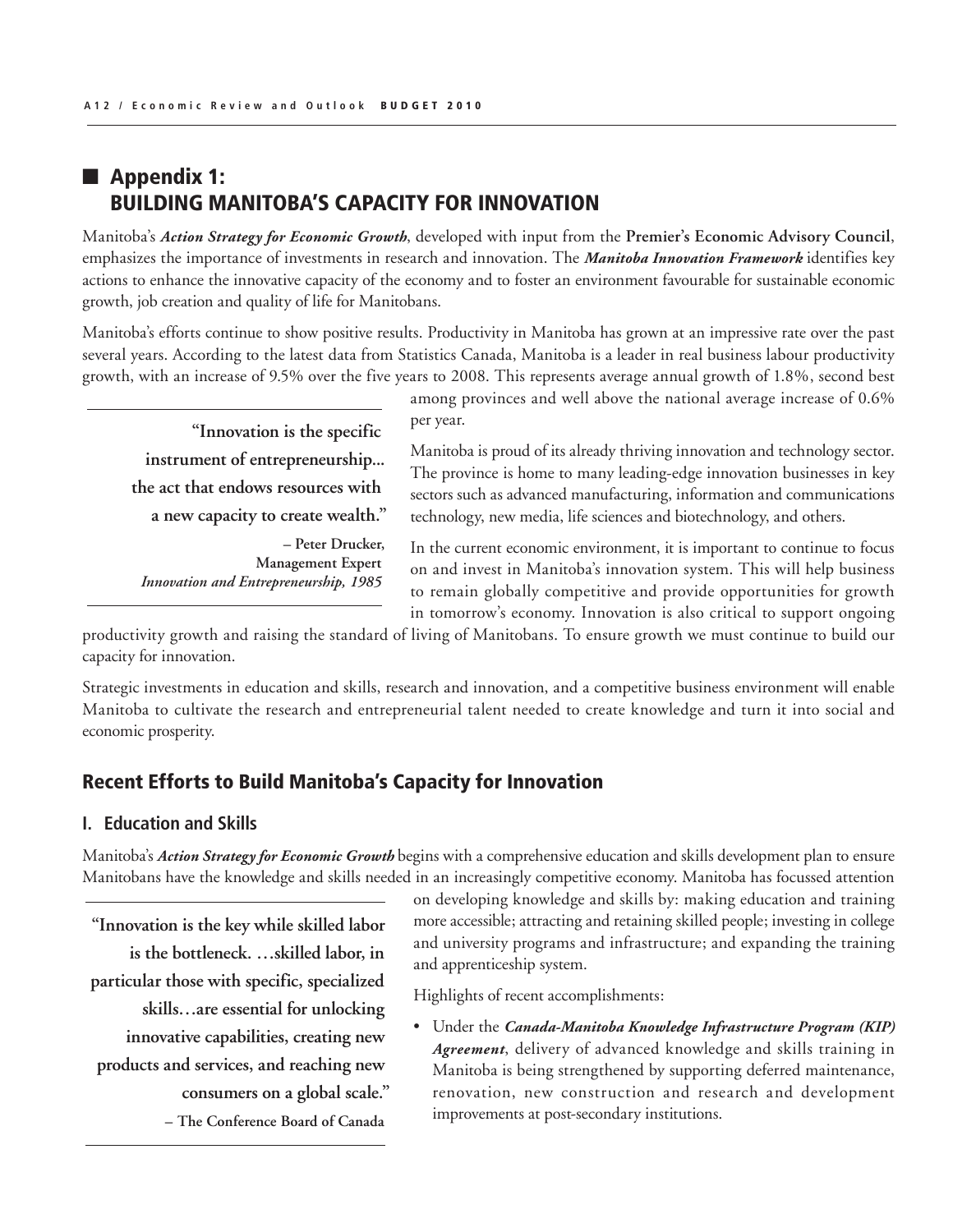- Twenty-nine KIP projects are being supported in Manitoba, including the University of Winnipeg **Science Complex** and the University of Manitoba **Buller Building Science Labs and Infrastructure Renovation.**
- The **Science Complex** will enhance research and development through state-of-the-art energy efficient labs and act as a new gateway to the downtown, enhancing the overall development of the downtown and inner city while contributing to a science innovation network. The **Buller Building** project will renew microbiology research and teaching labs and research support infrastructure, and will greatly improve the efficacy of research and advanced teaching in science and technology priority areas.
- As of 2009/10, the **College Expansion Initiative (CEI)** has met its commitment to double college enrolments in Manitoba, helping to address demand for skilled workers in growth sectors.
- Start-up funding from CEI was recently approved for Red River College's new **Bachelor of Technology in Construction Management** program, the very first college degree program in Manitoba that will be offered through the new 2009 degree-granting authority for colleges.
- In 2008, the Winnipeg **Business and Training Centre** was opened in partnership with the **Alliance of Manitoba Sector Councils** and **Workplace Education Manitoba**, providing an innovative hub for the services of 17 sector councils and associations. The Centre houses state-of-the art training labs, including one of only a handful of Apple Authorized Training Centres in Canada.
- The **Provincial Nominee Program** for skilled immigrants and the **Provincial Nominee Program for Business** have attracted record numbers of skilled workers and business immigrants to Manitoba. There were more immigrant businesses started and more investment dollars in 2008/09 than in any previous year and 2009/10 is on track to raise the bar higher again. 2009 is also expected to be a record year for skilled immigrant arrivals in Manitoba – the preliminary count is 10,148 provincial nominees, making up three quarters of all arrivals.
- Manitoba has actively contributed to the development of the **Pan-Canadian Framework for the Assessment and Recognition of Foreign Qualifications**. The Framework complements work already under way in Manitoba to improve outcomes for internationally trained professionals.

### **Manitoba's Sector Councils**

Arts and Cultural Industries Association of Manitoba Canadian Manufacturers & Exporters Film Training Manitoba Information and Communication Technologies Association of Manitoba Life Science Association of Manitoba Manitoba Aerospace Manitoba Aviation Council Manitoba Construction Sector Council Manitoba Customer Contact Association Manitoba Environmental Industries Association Manitoba Federation of Non-Profit Organizations Manitoba Food Processors Association Manitoba Music Manitoba Print Industry Association Manitoba Tourism Education Council New Media Manitoba Northern Manitoba Sector Council

• The **Tuition Fee Income Tax Rebate** helps encourage young people, from anywhere in the world, to live and work in Manitoba by providing a 60% tuition rebate for all post-secondary graduates, including apprentices. Beginning in 2010, Manitoba students will be provided with a 5% advance on this rebate.

• In co-operation with Western Economic Diversification Canada, Manitoba's University College of the North will construct and equip a new **Northern Manitoba Mining Academy** in Flin Flon. The new academy will provide facilities for training and research in mining, including a geology lab, a multi-purpose wet lab, video-conference facilities and a library specializing in mining and geosciences.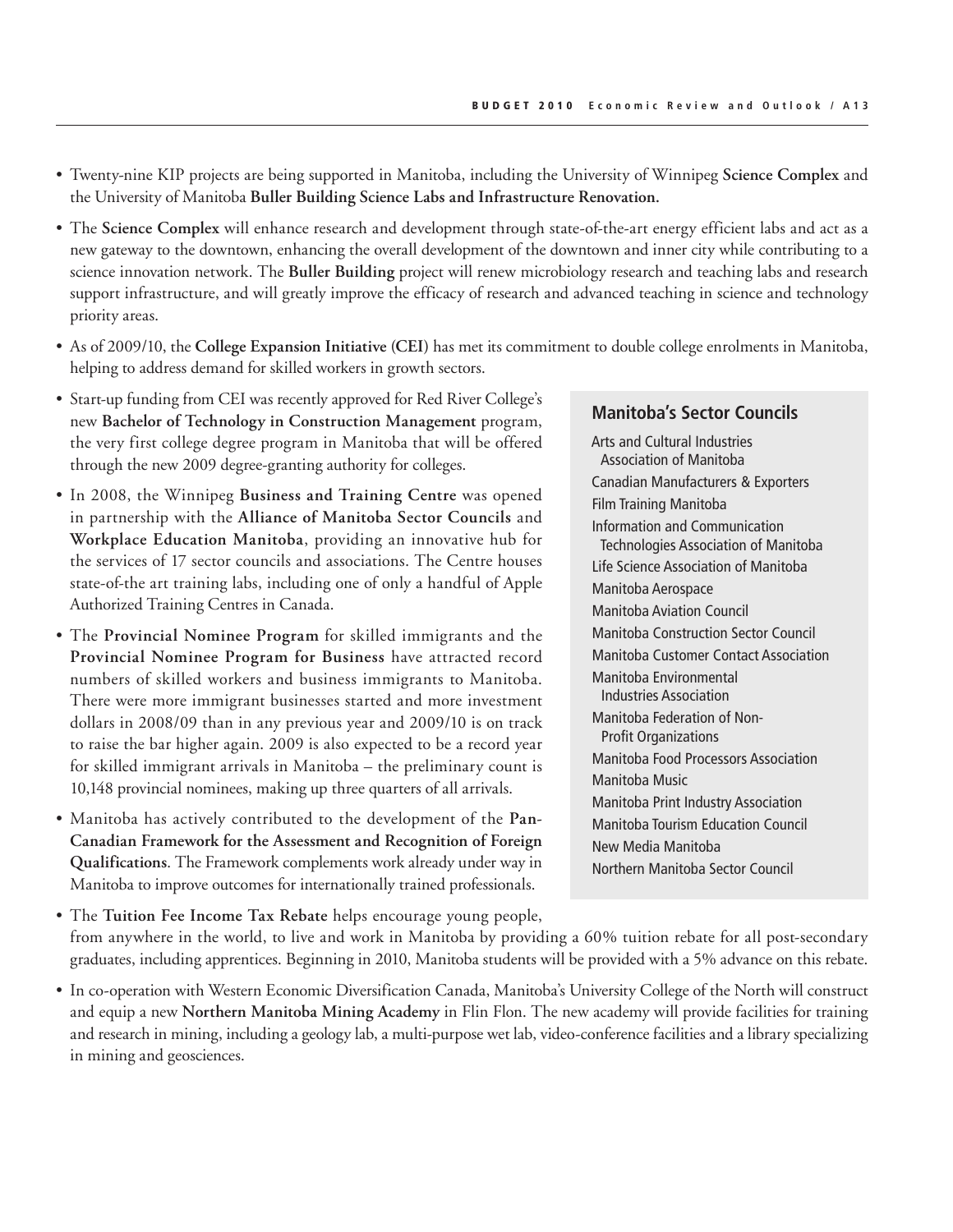#### **II. Research, Innovation and Commercialization**

Technology commercialization is an important priority for Manitoba and is critical to future economic growth. New research and technologies provide us with the knowledge, tools and means to deal with current challenges, such as health and the environment. More effective translation of research into practical applications will allow more local firms to commercialize new technologies.

The Government of Manitoba is supporting the development of the province's capacity to innovate by placing a priority on the following areas: building research infrastructure; encouraging investments in research and development activities; and supporting technology commercialization.

**"The value of an idea lies in the using of it."**  *–* **Thomas Edison**

Recent activities that support these priorities:

•Total Government of Manitoba support for research and development in 2008/09 was \$32.2 million, a 5.2% increase over 2007/08 and nearly double the level provided in 1999/2000.

- The **Manitoba Research and Innovation Fund** (MRIF) is the Government of Manitoba's primary R&D support initiative. Since 2003, MRIF has provided over \$85 million to support Manitoba's scientists and entrepreneurs in a wide range of sectors.
- Under the Canada-Manitoba Western Economic Partnership Agreement, the Governments of Canada and Manitoba are investing a total of \$7 million toward 34 leading-edge research and teaching labs as a core part of the new **UWin CREATE**  alliance (the University of Winnipeg Commercialization Research and Education Alliance for Science, Technology and the Environment).
- In further support of UWin CREATE's research and teaching capabilities, the Province of Manitoba, under MRIF, and Cisco Systems Inc. are contributing \$2 million each in support of the **Cisco Endowed Research Chair**.

### **The Winnipeg Chamber of Commerce recognizes New Flyer Industries with a Spirit of Winnipeg Award**

The Chamber notes "New Flyer is known for breaking new ground with the first low-floor bus, the first diesel-electric bus and, most recently, the world's first zeroemission hydrogen fuel cell fleet. Innovations like these have made New Flyer the 'go-to' manufacturer for 235 transit authorities across North America – including 20 of the 25 largest transit authorities."

- The Manitoba Government continues to support the province's technology business incubators, which are integral elements of Manitoba's innovation and technology commercialization strategy. **Biomedical Commercialization Canada Inc.** and the **Eureka Project** are two such incubators, which are providing hands-on assistance to Manitoba's future business successes.
- The **Advanced Manufacturing Initiative** has continued to encourage industry to reduce waste and implement lean manufacturing principles, allowing manufacturers to increase productivity and become more profitable.
- Canada and Manitoba are collaborating to accelerate innovation under **Growing Forward**, a strategic framework for agriculture and food, which will make available up to \$39.2 million in support of innovation between 2009/10 and 2012/13 through the Strategic Innovation Fund and the Industry Innovation Fund.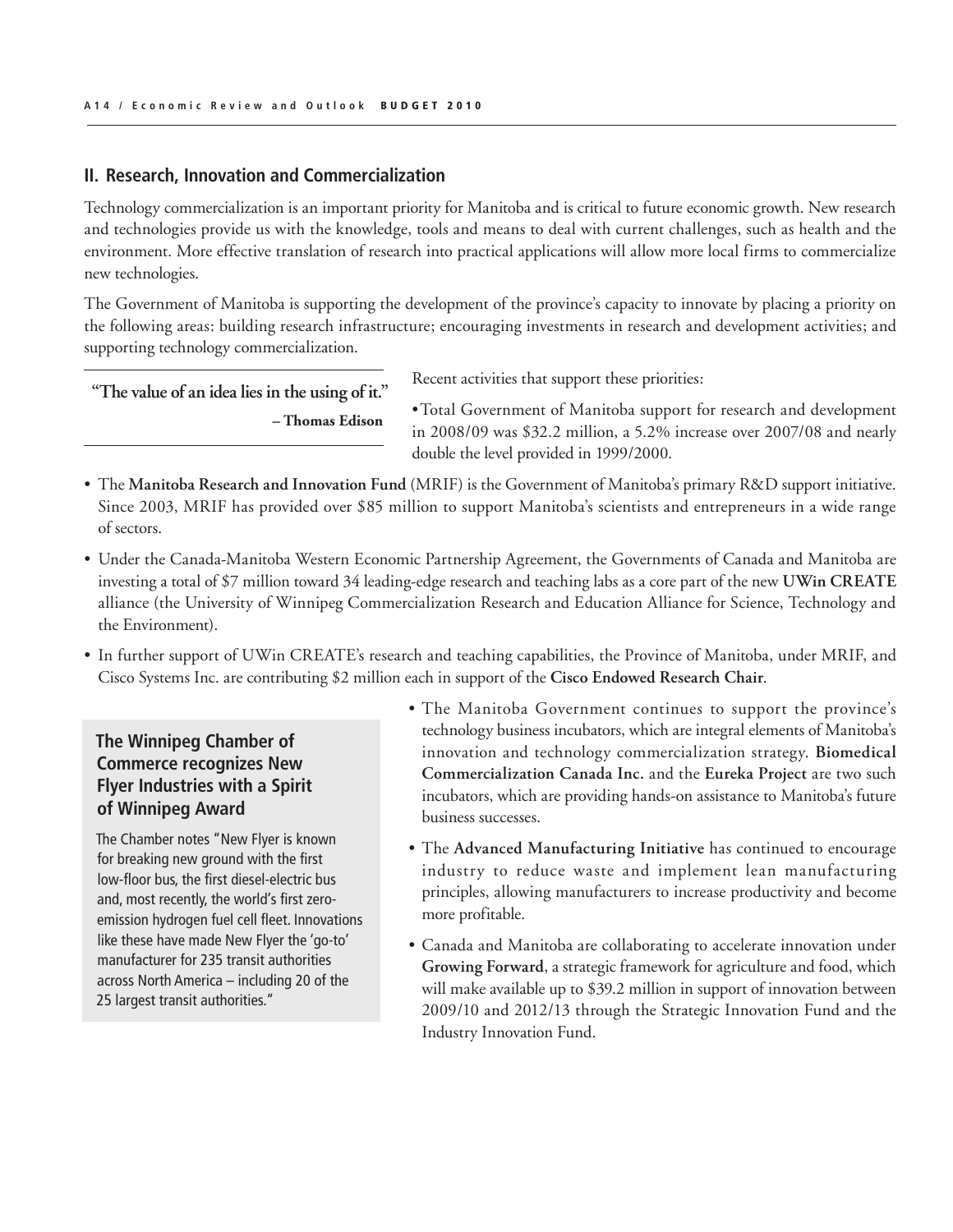- The **Industrial Technology Centre** (ITC) provides services to small- and medium-sized enterprises and through this has developed strong relationships with the Canadian Manufacturers & Exporters, Manitoba Aerospace association and the Consulting Engineers of Manitoba. Government understands the importance of stimulating innovation and therefore has committed, in 2010/11, to invest over \$1 million in ITC to ensure that Manitoba small- and medium-sized companies have access to needed new technologies.
- Manitoba's composites cluster will solidify its leadership position in domestic and international markets, due in part to an investment of more than \$11.6 million to the **Composites Innovation Centre** from the Governments of Canada and Manitoba.
- Manitoba and the world's aviation industry will benefit from the development of the new **Canadian Environmental Test Research and Education Center** in Thompson, a cold weather aerospace engine test centre. An investment of \$13.4 million from the Government of Canada and a \$9.0 million secured, repayable loan from the Province of Manitoba toward this major northern initiative will create value-added economic activities in northern Manitoba as the knowledge and technology developed in Thompson emerge into commercial opportunities.

#### **III.Competitive Business Environment**

Important to building an innovative economy is a competitive business environment, where researchers and entrepreneurs are able to thrive. Factors affecting a competitive business environment include the costs of conducting business, such as taxation and the cost of inputs including labour and capital; government policies, services and programs that support innovation and competitiveness; and the ease of interacting with government.

### **R&D Tax Credit Enhanced**

Budget 2010 announces that the R&D tax credit for in-house R&D will become partly refundable starting in 2011. The refundable portion will be one-quarter in 2011 and onehalf in 2012.

As of 2010, when fully implemented, businesses in Manitoba will pay

\$422 million less in Manitoba taxes than in 1999. Not only do these tax savings provide businesses with additional working capital for innovation and reinvestment, several measures introduced since 1999 specifically target investments in innovation.

Recent Provincial Government taxation measures that support innovation and competitiveness:

- The **R&D Tax Credit** was increased from 15% to 20% in 2005 and has been enhanced by making the credit refundable for corporations that incur prescribed expenditures in Manitoba after 2009, and under an eligible contract with a qualifying Manitoba research institute.
- *• The Corporation Capital Tax* was eliminated for manufacturers and processors, effective July 1, 2008. The general *Corporation Capital Tax* will be eliminated, except for Crown corporations, as of December 31, 2010.
- *• The Small Business Corporation Income Tax* will be eliminated, effective December 1, 2010.
- In 2008, the refundable portion of the **Manufacturing Investment Tax Credit** was increased to 70%.
- In 2009, the annual approval limit for the **Small Business Venture Capital Tax Credit** was doubled from \$16.7 million to \$33.0 million.
- The **Co-op Education and Apprenticeship Tax Credits** have been expanded to include an **Advanced-Level Apprentices Hiring Incentive** component, and all program components have been extended to the end of 2011. Budget 2010 further broadens eligibility to include early year apprentices in high school and post-secondary training.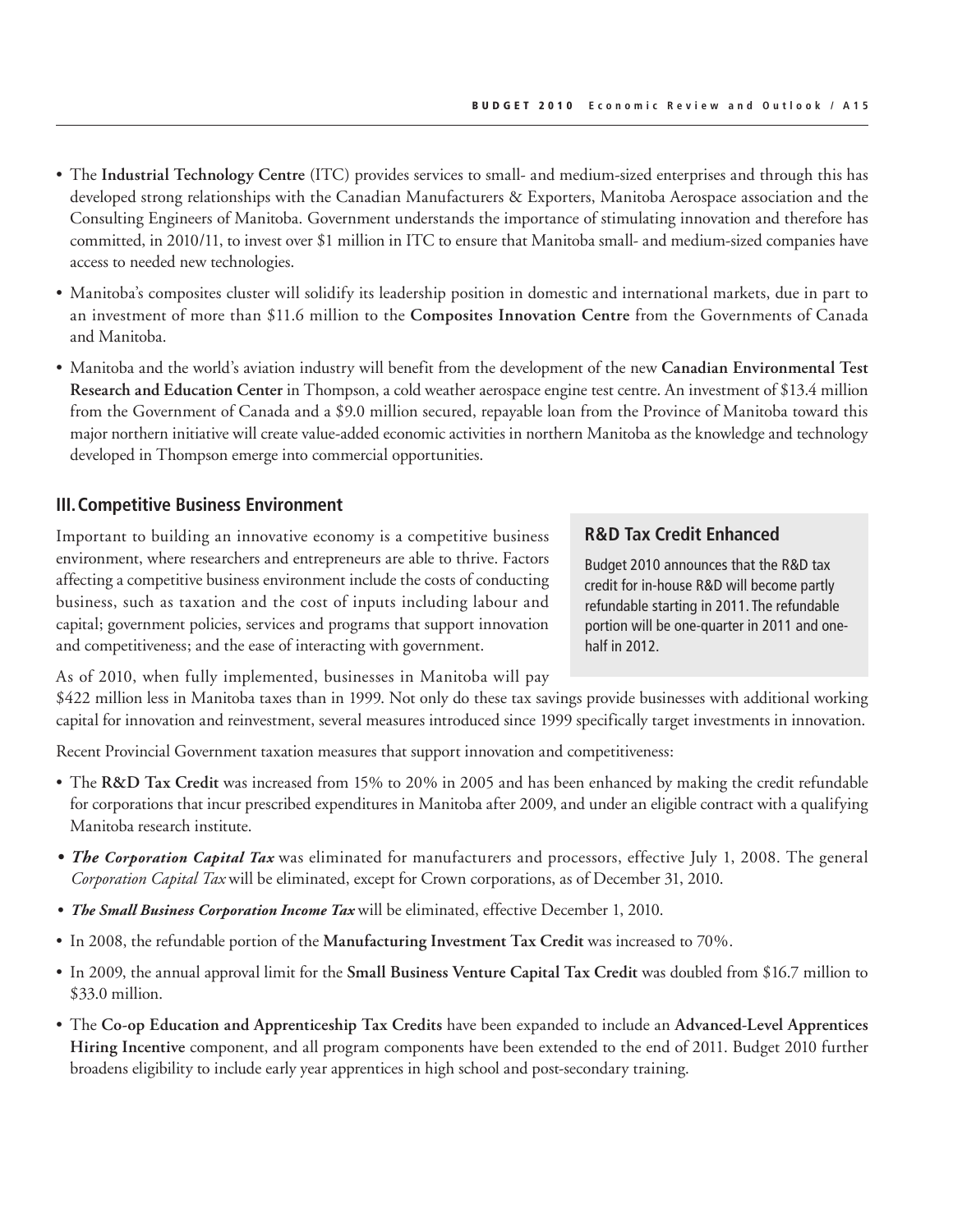- In 2008, the Government introduced the **Interactive Digital Media Tax Credit**. Budget 2010 extends the credit for another three years and improves access to the credit.
- A federal budget measure has been paralleled by Manitoba to extend the accelerated capital cost allowance (CCA), or tax depreciation, rate on manufacturing machinery and equipment acquired in 2010 and 2011 and allows 100% CCA on computer hardware and systems software acquired in 2009 and 2010.
- In 2008, the **Green Energy Equipment Tax Credit** was made applicable to geothermal heating systems. In 2009, the maximum 10% credit was expanded to apply to purchasers who install solar heating systems in Manitoba.

### **Manitoba Innovation Council**

Dr. Albert D. Friesen, Co-chair, President and CEO, Medicure Inc. and President, Genesys Venture Inc.

- Dr. Joanne C. Keselman, Co-chair, Vice-President (Academic) and Provost, University of Manitoba
- Ms. Doneta Brotchie, Program Director, Leadership Winnipeg
- Ms. Marilyn Kapitany, Assistant Deputy Minister, Manitoba Region,Western Economic Diversification Canada
- Dr. Sandra Kirby, Associate Vice-President (Research) and Dean of Graduate Studies, University of Winnipeg
- Dr. John Langstaff, President and CEO, Cangene Corporation
- Ms. Jan Lederman, Partner, Thompson Dorfman Sweatman LLP
- Ms. Heather Reichert, CA, Deputy Minister, Manitoba Advanced Education and Literacy
- Mr. H. Sanford Riley C.M., President and CEO, Richardson Financial Group Limited
- Dr. Ian C.P. Smith, Director General, National Research Council of Canada Institute for Biodiagnostics
- Mr. Paul Soubry Jr., President & CEO, New Flyer Industries

To make it easier for entrepreneurs to interact with government, the Province has introduced a variety of initiatives to simplify and streamline services and move toward a more client-centred approach to service delivery.

Recent progress in this area:

- **BizPaL**, an on-line self-serve tool that provides a customized list of the permits and licenses a business requires to start up or expand, is now available in 30 communities across Manitoba.
- The **Manitoba Business Gateway** has been established in Brandon. This single-window service centre provides information and referrals for the province's business and employer services that support innovation and competitiveness.
- The **Manitoba e-Learning Network** enables small business seminars to be video-cast to 48 video conference sites across the province.

### Continuing to Build Manitoba's Capacity for Innovation

Manitoba recognizes the importance of innovation to the future of the province and commits to continued provincial investments in research and innovation.

The Manitoba Innovation Council was announced on April 6, 2009 as a new mechanism for the business and academic communities, as well as the federal government, to provide advice to the Provincial Government on innovative economic development. The Council, co-chaired by prominent leaders, Dr. Albert Friesen and Dr. Joanne Keselman, is focussed on priorities such as the technology commercialization to capitalize on research and development resulting from academic, business and government collaboration. As well, the Council is assessing opportunities for enhanced investments through capital markets that would increase economic growth for Manitoba-based companies. Finally, building on the 2010 Innovation